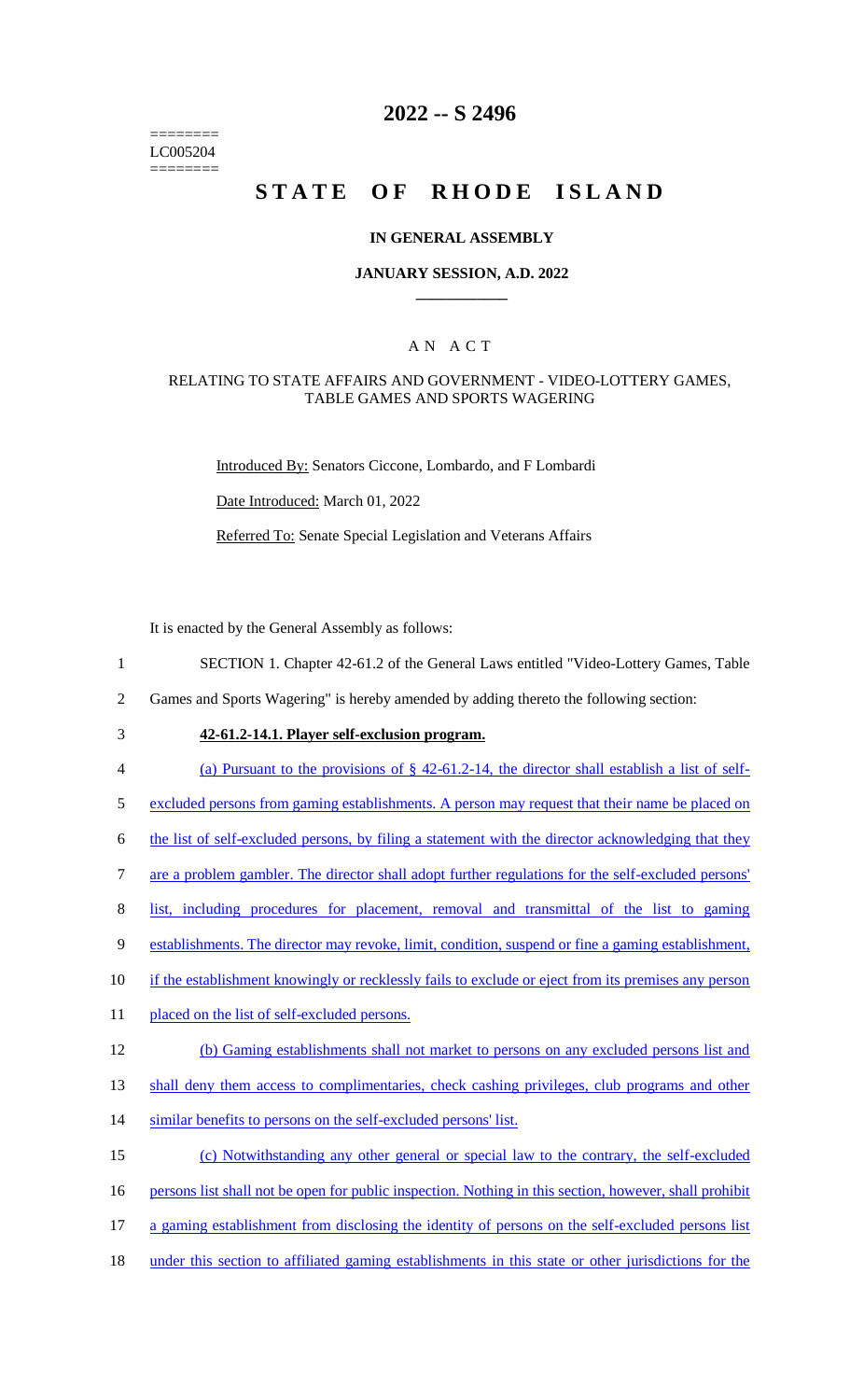- 1 limited purpose of assisting in the proper administration of responsible gaming programs operated
- 2 by affiliated gaming establishments.
- 3 (d)(1) A person who is prohibited from gaming in a gaming establishment under this
- 4 section shall not collect any winnings or recover losses arising as a result of prohibited gaming
- 5 activity by the person. Any winnings shall be forfeited to the division and forwarded to the Rhode
- 6 Island council on problem gambling as set forth in subsection  $(d)(2)$  of this section.
- 7 (2) The winnings collected pursuant to subsection (d)(1) of this section shall be made
- 8 available to the Rhode Island council on problem gambling for its use for research, education and
- 9 prevention of teenage gambling addiction.
- 10 SECTION 2. This act shall take effect upon passage.

#### ======== LC005204 ========